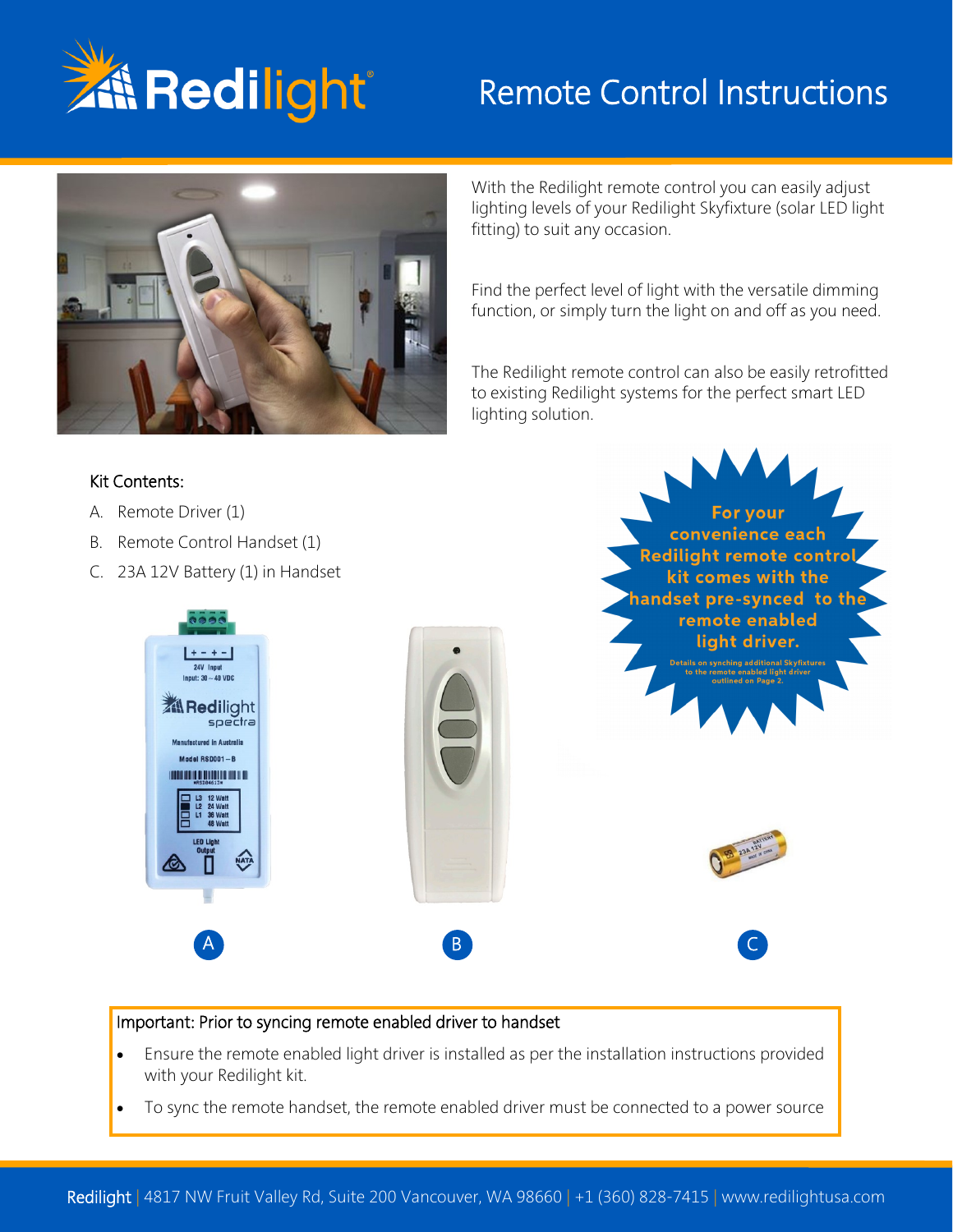

# Remote Control Instructions

## Using the Remote Controlled Handset

The remote control handset has a simple interface containing three buttons. The function of each button is outlined below.



#### Up Arrow Button

- Increases brightness of the Skyfixture
- FIRMLY PRESS button for 10% light increase intervals
- HOLD button for continual increase

#### Central Button

• FIRMLY PRESS button to turn Skyfixture on/off

#### Down Arrow Button

- Decreases brightness of the Skyfixture
- FIRMLY PRESS button for 10% light decrease intervals
- HOLD button for continual decrease

#### Please Note

Due to the sturdy design of the remote control handset, it is important that sufficient pressure is applied when pressing buttons. If the button does not respond to your command, try a slightly firmer press. Avoid pressing the button repeatedly at quick intervals as this may unsync light fixtures from the handset.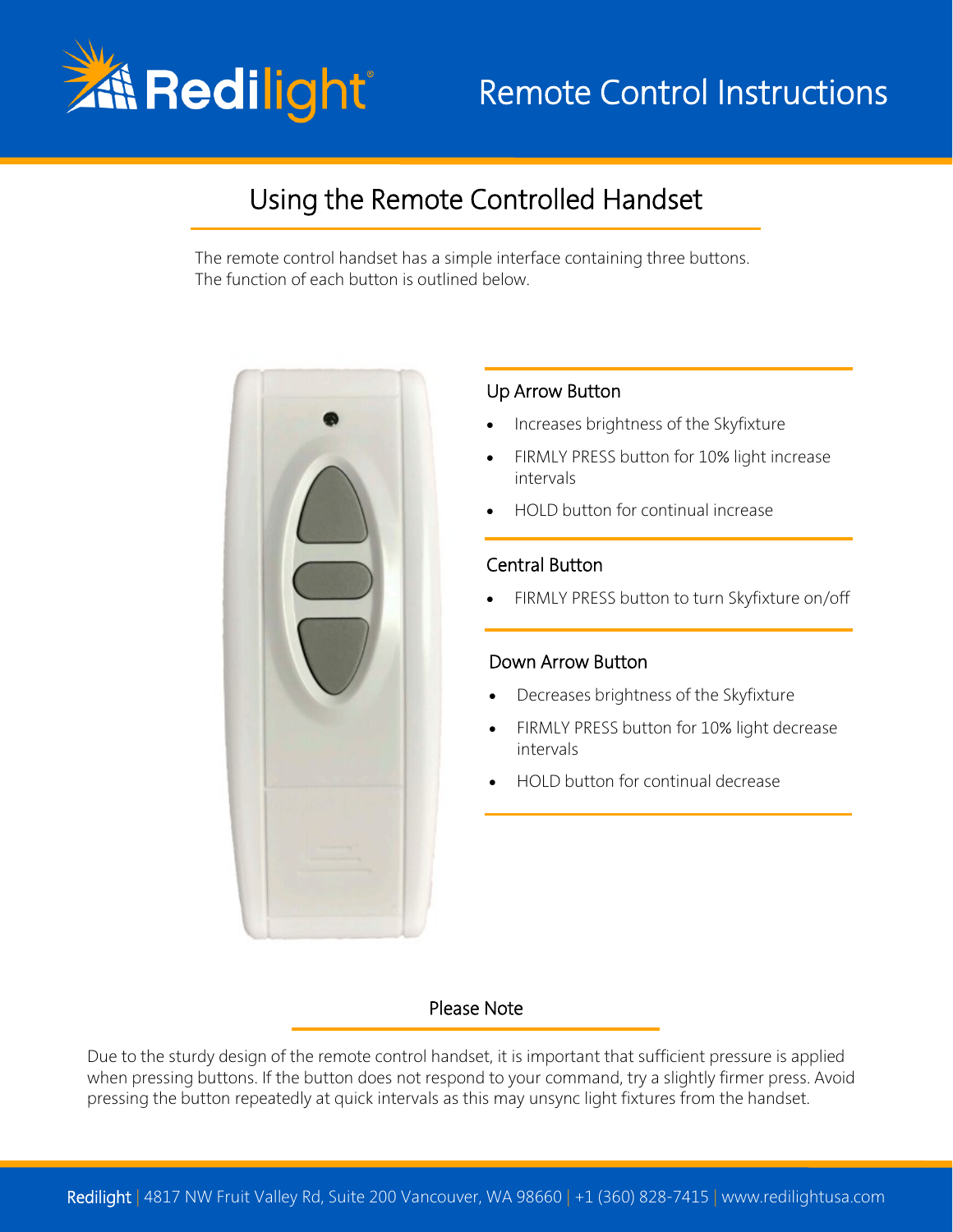

# Remote Control Instructions

## Synchronizing Remote Enabled Driver to Handset

- 1. Unscrew the four screws from the back of the Light Driver. (Fig 1)
- 2. Turn the driver over, remove the casing, and set aside with the screws.
- 3. Locate the small white button on the receiver PCB next to the red LED. (Fig 2) (If the red LED is not lit, ensure the driver is receiving power)



- 4. Press the white button on the receiver PCB with your finger. Done correctly, the red LED will turn off.
- 5. Press any of the buttons on the Remote Handset.

(The red LED on the receiver PCB will flash to indicate the sync has been successful.)

6. Place the case back on the driver and reinstall all four screws to secure case.